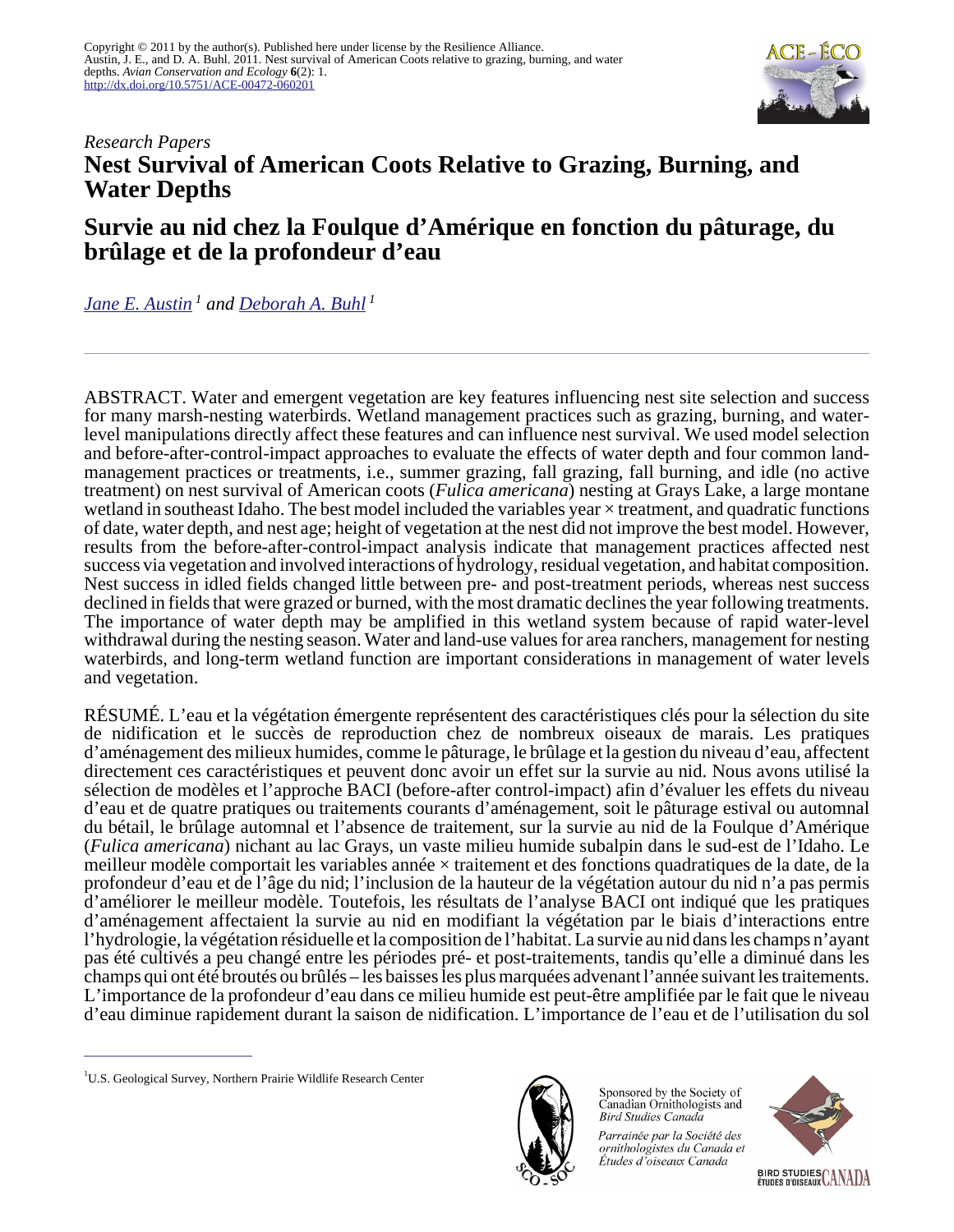pour les propriétaires de ranch de la région, l'aménagement de l'habitat pour les oiseaux aquatiques nicheurs et le fonctionnement à long terme des milieux humides représentent des éléments essentiels à considérer dans la gestion des niveaux d'eau et de la végétation.

Key Words: *American Coot; Fulica americana; grazing; hydrology; Idaho; nest survival; prescribed burning*

#### **INTRODUCTION**

Water and emergent vegetation are key features influencing nest site selection and success for many marsh-nesting waterbirds that nest over water (e.g., Bouffard et al. 1987, Sutherland and Maher 1987, Forbes et al. 1989). For overwater nesting species, water surrounding the nest provides isolation from most mammalian predators. Greater water depths, and greater distances between a nest site and upland habitat, are more likely to limit ability of mammalian predators to detect and access nests, and hence should improve nesting success (Krapu et al. 1979, Sargeant and Arnold 1984, Jobin and Picman 1997, Albrecht et al. 2006; but see Brua 1999). Emergent vegetation, both residual and new growth, provides building material, structural support, protection from wind and waves, concealment from predators, and visual isolation of breeding pairs or nest parasites (Bouffard et al. 1987). Dense emergent vegetation, however, can hamper bird movements within the stand and thus limit bird use to the stand edges. Optimal nesting sites, therefore, are a balance between cover and isolation by water. American Coots (*Fulica Americana*) generally select nest sites that maximize distance to shore, i.e., isolation by water extent, and vegetation density and height; distance to shore is often positively related to water depth (Fredrickson 1970, Sutherland and Maher 1987).

Natural disturbances such as flooding, drought, and fire, and human disturbances such as livestock grazing, alter growth, density, and spatial distribution of wetland vegetation (Middleton 1998). Such disturbances open up wetlands that have dense emergent vegetation and stimulate new growth. Private landowners and public land managers may use various tools such as grazing, burning, herbicides, or altering water levels to manipulate wetland vegetation for desired outcomes (Kantrud 1985, Fredrickson and Lauban

1994). For example, managers may burn wetlands to reduce stem densities of coarse residual vegetation, increase nutrient turnover, increase certain aquatic invertebrate populations, or reduce undesirable plant species.

Many studies have evaluated the effects of management practices on duck nest success, although most studies focused on upland nesting habitats (reviewed by Kantrud 1985 and Bouffard et al. 1987; Gilbert et al. 1996). American Coots have rarely been the focus of such studies although they are often abundant and co-occur with breeding waterfowl. Coots select overwater nest sites associated with dense stands of emergent vegetation. Nest-building can be influenced by availability of residual vegetation for early nesters, and growth of new vegetation by later nesters (Fredrickson 1970). These aspects suggest that coots would be affected by management practices that affect water levels and emergent vegetation. Understanding how management practices affect nest success of coots provides opportunity for inferences for other overwater nesting species such as Redheads (*Aythya americana*) or grebes. Although many studies have reported nest success rates for coots (summary in Sutherland 1991; Gorenzel et al. 1982), few studies have evaluated factors influencing nest success or the impact of management practices on nest success, and results have been mixed (Gorenzel et al. 1982, Sutherland and Maher 1987, Sutherland 1991).

We conducted a study of waterbirds nesting on Grays Lake National Wildlife Refuge, a large, montane wetland in southeastern Idaho. The study was designed to quantify compatibility of specific management practices such as grazing with refuge objectives related to maintenance and productivity of nesting waterfowl and other waterbirds. The objective of this study was to evaluate effects of four common land-management practices or treatments,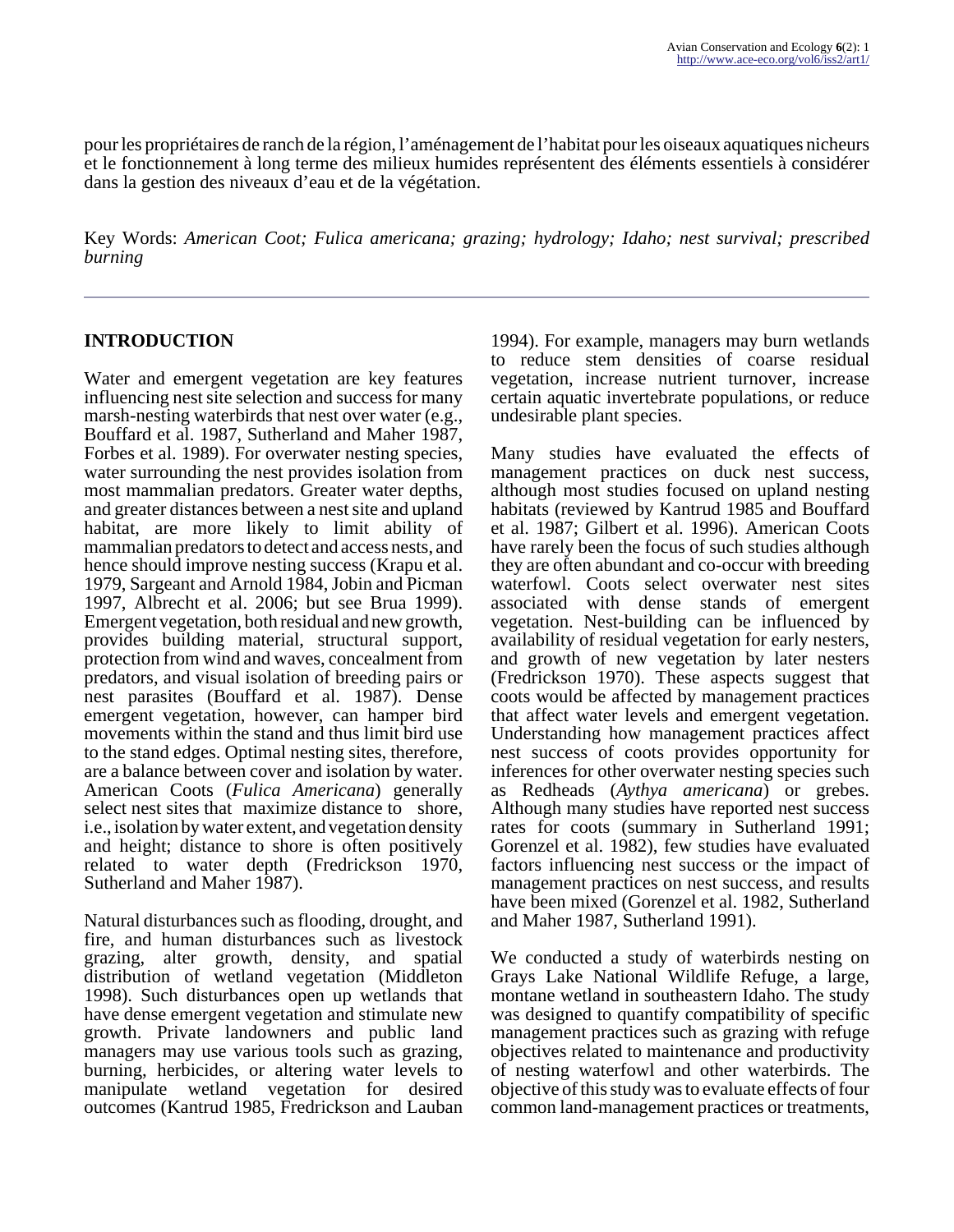i.e., summer grazing, fall grazing, fall burning, and idle (no active treatment), on nest survival of waterbirds. These treatments represent commonly used practices on public and private lands in the region and result in different patterns of disturbance to the vegetation over a two-year period. We report here on the results for coots, the most abundant overwater nester. We hypothesized that active treatments would reduce residual vegetation available for nesting coots the following spring and thereby negatively affect coot nest survival. Biologists also had concerns regarding water withdrawals from the marsh during the breeding season, which affected extent and depth of wetland flooding. We hypothesized that greater water depths provide greater security from mammalian predation and therefore would be positively related to nest survival. A before-after-control-impact (BACI) design allowed us to examine treatment effects with anticipated annual variation in environmental conditions. We describe the seasonal hydrology of Grays Lake, examine factors affecting nest survival, and discuss management implications for vegetation and water-level management.

# **STUDY AREA**

Grays Lake is a large (5620 ha) montane wetland (1946 m elevation) located in southeast Idaho, at the western edge of the Greater Yellowstone Ecosystem. The interior portion of the marsh is surrounded by a mosaic of semipermanently, seasonally, and temporarily flooded habitats, dominated by Baltic rush (*Juncus balticus*), tufted hairgrass (*Descampia caespitosa*), Kentucky bluegrass (*Poa pratensis*), brome (*Bromus* spp.), mat muhly (*Muhlenbergia richardsonis*), spikerush (*Eleocharis* spp.), and sedges (*Carex* spp.), with pockets of cattail (*Typha* spp.) and bulrush (*Schoenoplectus* spp.). Ranching (cattle, sheep, and hay production) has been the predominant land use in the valley since the late 1800s. During our study, cattle grazed upland and wetland areas from June through early November.

The water level of Grays Lake is determined primarily by surface run-off in spring, precipitation, and water-level management at two outflows. During spring, water from snowmelt and surrounding run-off results in water levels high enough to inundate wetland habitats surrounding the interior marsh. The system is typically drawn

down to a standard level during late June-September to supply water for irrigation downstream, leaving surface water only in the interior marsh (Fig. 1). Only in very wet years is the summer water level at Grays Lake maintained such that standing water is available in the margins between the seasonally flooded Baltic rush-sedge habitats and the interior marsh.

Most of the interior marsh as well as some wetland habitats around its perimeter are contained within Grays Lake National Wildlife Refuge (GLNWR). The perimeter habitats are managed by GLNWR using grazing, fall burning, and haying; some fields are idled for one or several years. For our study, we used fields managed by GLNWR that were located around the perimeter of the contiguous interior marsh. Plant communities in each field ranged from dry upland grasslands to intermittently, seasonally, and semipermanently flooded wetlands (Austin et al. 2007*a*). For more extensive description of the study area, see Austin et al. (2002, 2007*a*).

# **METHODS**

# **Study design and habitat treatments**

We selected 12 of 15 fields controlled by U.S. Fish and Wildlife Service (USFWS) that were identified as perimeter wetland habitat, i.e., located along the edge of the interior marsh, for the study. Fields ranged in size from 21 to 121 ha (mean  $= 63$  ha) and totaled 790 ha. We randomly assigned the 12 fields to one of four management treatments, with three replicates for each treatment. Treatment regimes were: (1) continuous idle (no active treatment; our control); (2) fall grazing of moderate intensity (Sep-Oct, 1998-1999, 2.0-3.0 animal-unit months [AUM]/ha); (3) prescribed fall burning (Oct 1998) followed by two years of idle; and (4) summer grazing (Jul-Aug 1998, 0.8-1.2 AUM/ha) followed by two years of idle. All fields were left idle in 1996 through the nesting season in 1998 to allow vegetative structure and litter to become more similar among fields. We collected pre-treatment data in 1997 and 1998. Three fields were summer grazed during July-August 1998 and idled during 1999, and three fields were fall grazed during September-October 1998 and 1999. Three fields were burned in October 1998 and idled during 1999. The control fields received no treatments during 1997-1999. Fall burns, conducted over two days in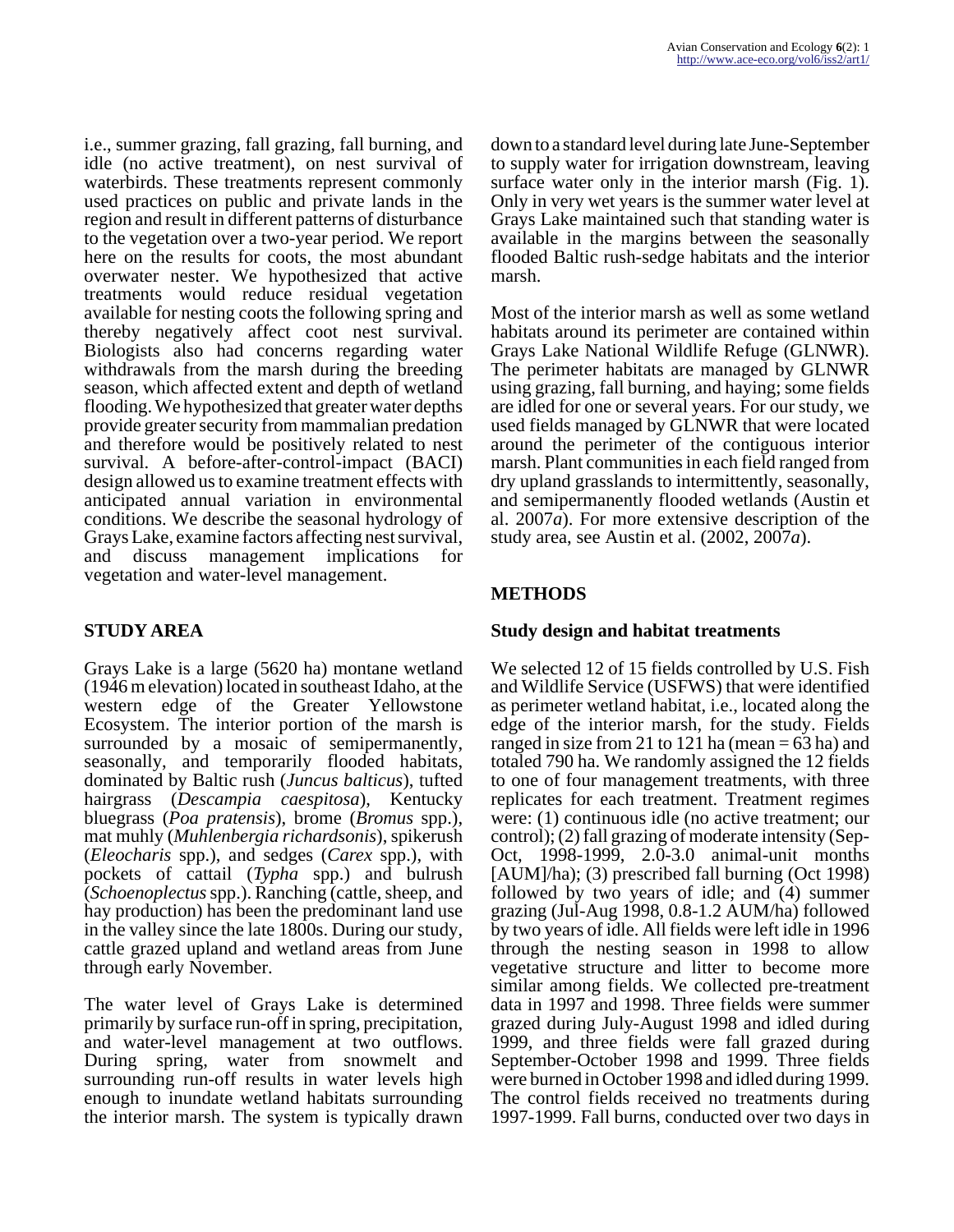

**Fig. 1.** Seasonal changes in water levels recorded at Beavertail Point, Grays Lake, Idaho, for April-October, 1997–2000, and 1979–2000, summarized into 10-day periods (box plots).

late October 1998, consumed most standing residual vegetation, with partial consumption of the litter layer on 85-98% of the area within each field. See Austin et al. (2007*a*) for further description of the impact of treatments on vegetation. We collected post-treatment data in 1999 and 2000. This BACI design allowed us to examine differences among management practices and between pre- and postapplication periods.

# **Data collection**

We conducted systematic nest searches on each field at approximately 21-day intervals three times each year, beginning in the third week of May, first week of June, and last week of June. In 1999, four systematic searches were conducted within the same time frame. We searched for nests using a 30-m rope drag pulled between two people, hand-held poles to beat the vegetation, or, in areas that were dry or had shallow water, using a chain drag pulled between two all-terrain vehicles (Higgins et al. 1969). The complex topography of fields allowed us to search a range of wetland habitat types (Austin et al. 2002) and water depths up to ~85 cm deep. Although areas searched for nests within each field included stands

of cattail-bulrush, field boundaries and searches extended no more than 100 m into contiguous interior marsh, where management impacts were very limited.

Information recorded at nests followed procedures of Klett et al. (1986). All nests were checked every 10-21 days and their status monitored until terminated, i.e., hatched, destroyed, abandoned. At the first visit, we recorded type of nest-site vegetation (short  $\left[$  < 0.5 m], medium  $\left[$  0.5-1.0 m], and tall [>1.0 m] hydrophytes, and other). Information recorded during each visit included clutch size, incubation stage, and water depth at the nest (cm). We estimated incubation stage of each egg in the nest using the flotation method (Westerskov 1950) and used the most advanced egg for incubation stage. A nest was considered hatched based on evidence at the nest (membrane adhering to eggshell fragments, presence of chick) that at least one egg hatched. It is important to note, however, that hatching of remaining eggs can be protracted because coots are asynchronous layers. Hence, our definition of a successful nest recognizes partial success rather than complete success, meaning all eggs in the clutch hatched.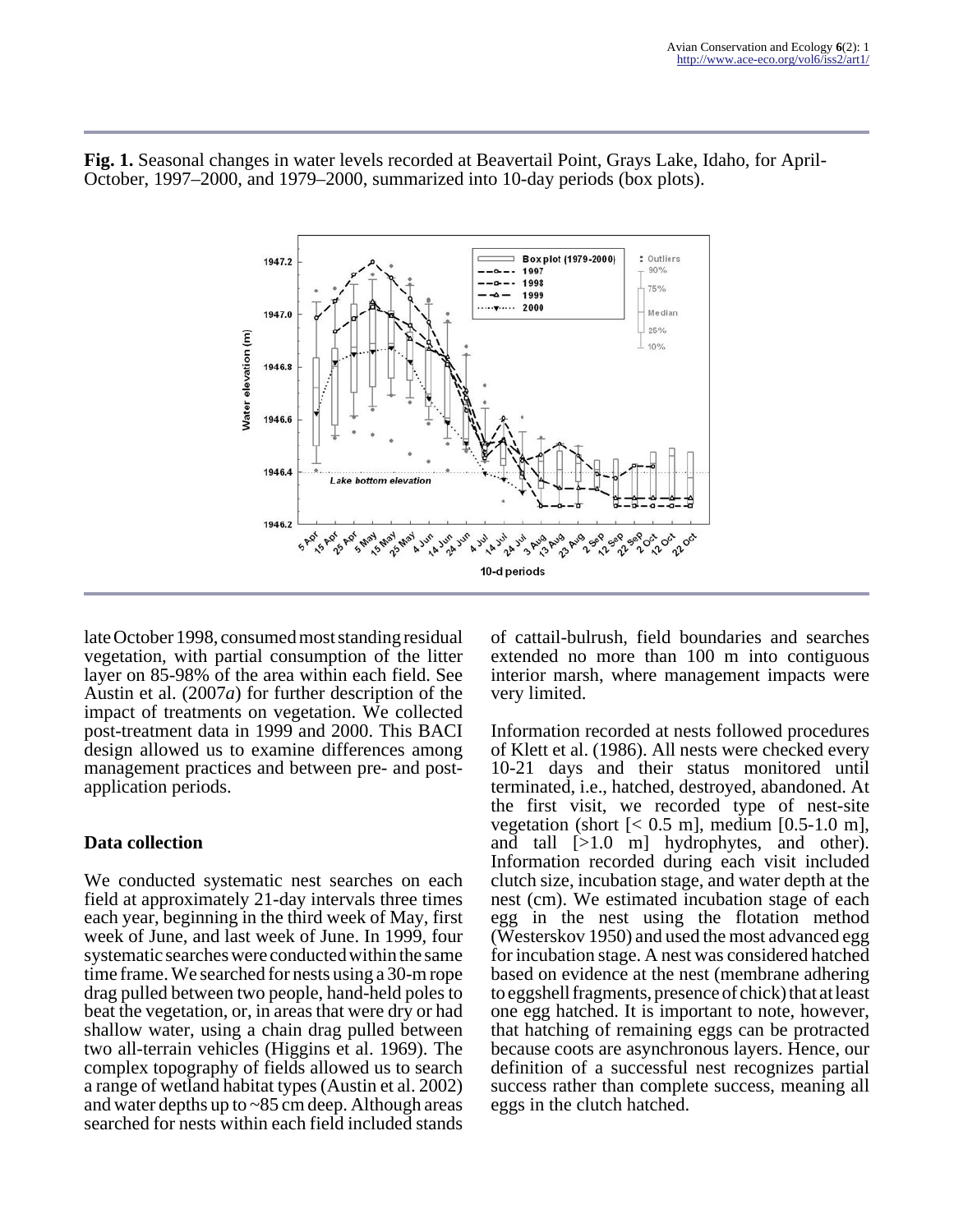# **Data analysis**

We examined the effects of date, nest age, water depth, year, nest vegetation type, and treatment on daily survival rate of coot nests. We estimated nest initiation date (nest  $age = 1$ ) by back-dating, based on a laying rate of one egg per day and a 23-day incubation period after the last egg was laid (Brisbin et al. 2002). We assumed the first egg laid was exposed for a total of 27 days, i.e., minimum number of exposure days for a successful nest. We excluded from analysis nests found already hatched or destroyed, nests abandoned or destroyed because of investigator disturbance, and nests that could not be relocated.

The first two years of the study were pre-treatment years and all fields were idled; however, we coded treatment for these years as the treatment that the field was assigned, rather than coding all fields as idle. We chose this analysis approach to allow examination of trends of the different treatment assignments across all 4 years, and in recognition that treatments differed between the third and fourth years; summer-grazed and fall-burned fields were treated then idled, whereas fall-grazed field were grazed both post-treatment years.

We usually measured water depth at every nest visit; however, there were 33 nests for which water depth was not always or ever measured. For nests that had at least one water depth measurement, we estimated missing water depth values one of two ways: (1) we estimated water depth from a linear regression fit between date and the other measurements for that nest, or (2) if we were not able to fit a regression for a nest, i.e., only one water depth measurement, then we used a common slope computed from a linear regression of all nests in that field that year and an intercept computed using this slope and the one existing measurement on that nest. We excluded seven nests from analysis that had no water depth measurements. All nests but one were defined as being in emergent hydrophytes; we excluded the single nest not in emergent hydrophytes. Nest vegetation type for nests remaining in the analyses therefore became a categorical variable of vegetation height at the first visit.

To account for the anticipated effects of nest age and nest initiation date (Grant et al. 2006, Pieron and Rohwer 2010, Arnold 2011), we first examined the relationship between daily survival rate (DSR)

and date and age of the nest using logistic-exposure methods (Shaffer 2004). We treated each interval between visits to a nest as an observation in the analysis. The response variable was whether the nest survived or failed during the interval. For each observation, we computed nest age (days) and date (Julian date) as the age or date at the midpoint of the interval (IAGE AND IDATE, respectively). We constructed a candidate set of models with the variables IAGE, IAGE², IDATE, and IDATE². All possible models including these variables were constructed; however, a quadratic term for a variable was not included in a model without also including the linear term for that variable. We also included the null model in the candidate set, for a total of nine models considered. Each candidate model was fit using the GENMOD procedure of SAS (SAS Institute Inc. 2007). We evaluated candidate models using Akaike's Information Criterion (AIC; Burnham and Anderson 2002).

We then assessed the effects of water depth (WDEPTH), nest vegetation height (NESTVEG), and year  $\times$  treatment combination on DSRs by adding these variables to the model with the lowest AIC value of the age-date models. We used the water and nest vegetation data for the beginning of each interval. We created a candidate set of models by including all possible models with these three variables and including the variables from the best age-date model in all models. We fit each candidate model using the GENMOD procedure of SAS (SAS Institute Inc. 2007) and evaluated them using Akaike's Information Criterion (AIC; Burnham and Anderson 2002). We used graphical methods (Shaffer and Thompson 2007) to examine the fit of the "best" model. Observations were grouped into discrete categories based on the explanatory variable being examined and daily survival rate estimated for each category. We then plotted these DSR estimates against the explanatory variable, overlaid with a plot of the explanatory variable versus the predicted values from the best model, and visually examined model fit. We used the best model, i.e., model with the lowest AIC value, from this final analysis to estimate nest success or DSR rate as a function of selected explanatory variables included in this model, while holding other variables at their median values.

To specifically examine treatment effects, we compared the average DSR of nests for the two pretreatment years (1997 and 1998) to the average daily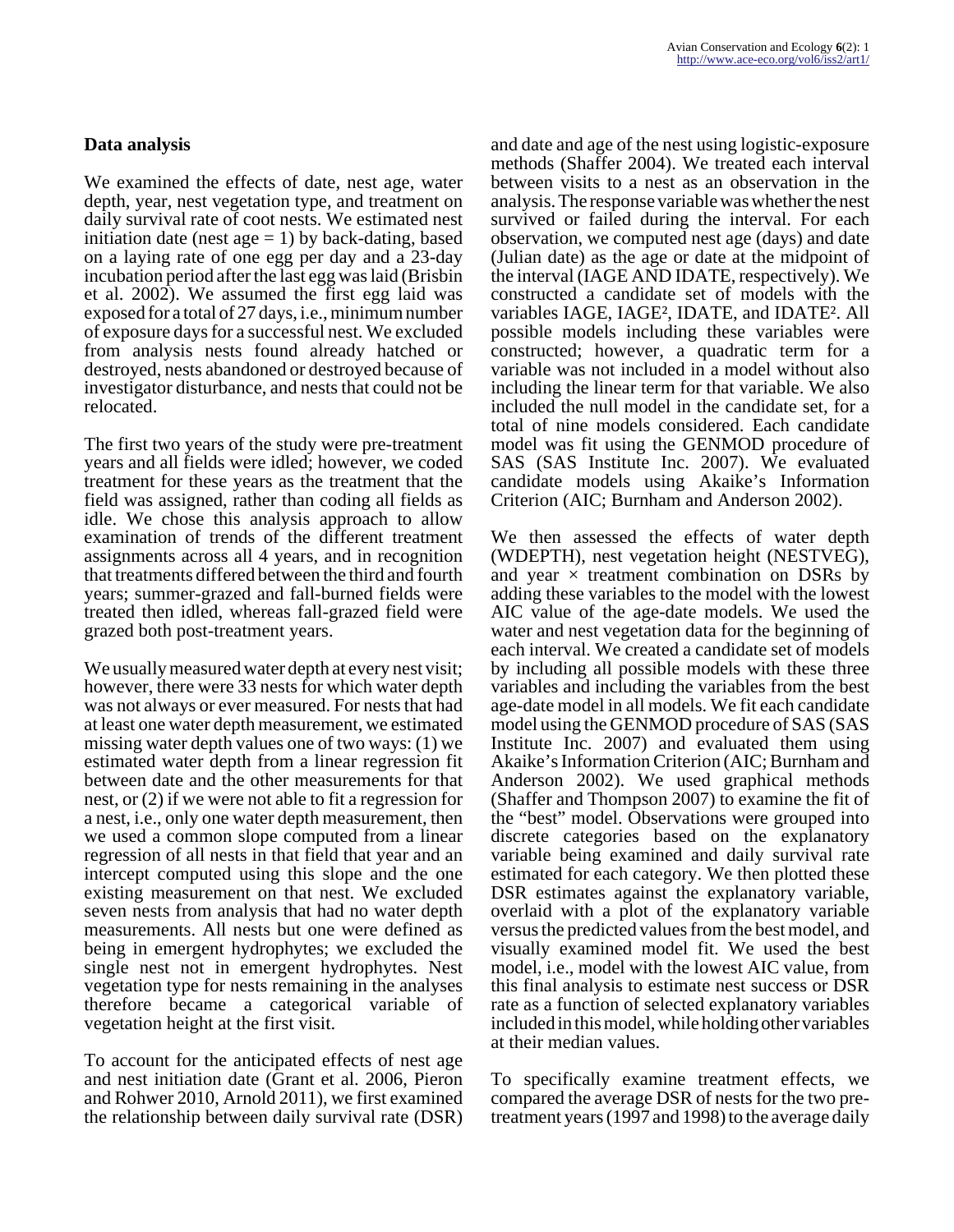| Year | Idle | Fall grazed | Fall burned | Summer grazed | All |
|------|------|-------------|-------------|---------------|-----|
| 1997 | 13   | 37          | 25          | 13            | 88  |
| 1998 | 37   | 58          | 28          | 64            | 187 |
| 1999 | 96   | 95          | 126         | 73            | 390 |
| 2000 | 56   | 59          | 60          | 52            | 227 |
| All  | 202  | 249         | 239         | 202           | 892 |
|      |      |             |             |               |     |

**Table 1.** Number of American Coot (*Fulica Americana*) nests, by year and treatment, used in analysis of nest survival at Grays Lake, Idaho, 1997–2000.

survival rate for the two post-treatment years (1999 and 2000) for each treatment separately, using leastsignificant difference contrasts (SAS Institute Inc. 2007). We similarly conducted pair-wise contrasts among treatments in 2000.

# **RESULTS**

We located 997 coot nests during the study and were able to include a total of 892 nests in the analyses (Table 1). Most (72%) nests hatched, 25% were destroyed by predators and the remaining nests were abandoned, destroyed by weather, or destroyed by livestock  $(≤ 1%$  each). Summary statistics for explanatory variables used in the analyses are presented in Table 2. Of the nine candidate models including only age and date variables, the model with IAGE, IAGE<sup>2</sup>, IDATE, and IDATE<sup>2</sup> was the most probable model (*w* > 0.99; Table 3) explaining DSRs. The null model ranked last. When we then added the explanatory variables WDEPTH, NESTVEG, and year  $\times$  treatment to this model, the top model included WDEPTH and year  $\times$  treatment and had an Akaike weight of 0.75; the next best model included NESTVEG along with these variables, and had a ∆AIC value of 2.3 and a weight of 0.25. The top model fit well for age and date but fit poorly for WDEPTH; the plots showed that the relationship between WDEPTH and daily survival rate appeared to be curvilinear rather than linear. Therefore, we added a squared term for WDEPTH as an explanatory variable and reran the analysis. In the final candidate set of models, the top model included the variables year  $\times$  treatment, WDEPTH,

and WDEPTH², along with the IAGE, IAGE², IDATE, and IDATE² variables (Table 3). The next best model was similar but excluded WDEPTH². Nest vegetation was included in the third best model but added relatively little explanatory value compared to the top model. All other models had ∆AIC scores > 4. Visual assessment of the top model revealed that the model fit well for all variables included. We reran the analysis including field as a random block to verify these results and found no change in either initial or final model results.

We graphed DSR or nest success as a function of the explanatory variables, IAGE, IDATE, and WDEPTH. DSRs quickly increased to an asymptote for nests > 10 days old (Fig. 2). DSRs were highest during the middle period of the nesting season (approximately 27 May-14 June) then declined during the last 1-20 days of nesting (Fig. 3). Nest success rates increased with water depth up to a peak of 0.53 for water depths of 54-62 cm then declined at greater depths (Fig. 4).

We estimated nest success for each year  $\times$  treatment combination, computed using the middle period of nest initiation (27 May; Julian date 147) and median water depth (31 cm; Fig. 5). Estimates of nest success for other dates or water depths yielded very similar patterns. Nest success varied substantially between treatments in both pre-treatment years, with highest nest success in fields assigned to summer- and fall-grazing treatments. Nest success fell markedly from 1998 to 2000 in all except the idled fields, and in 1999 nest success rates for all treatments converged at 0.28-0.33.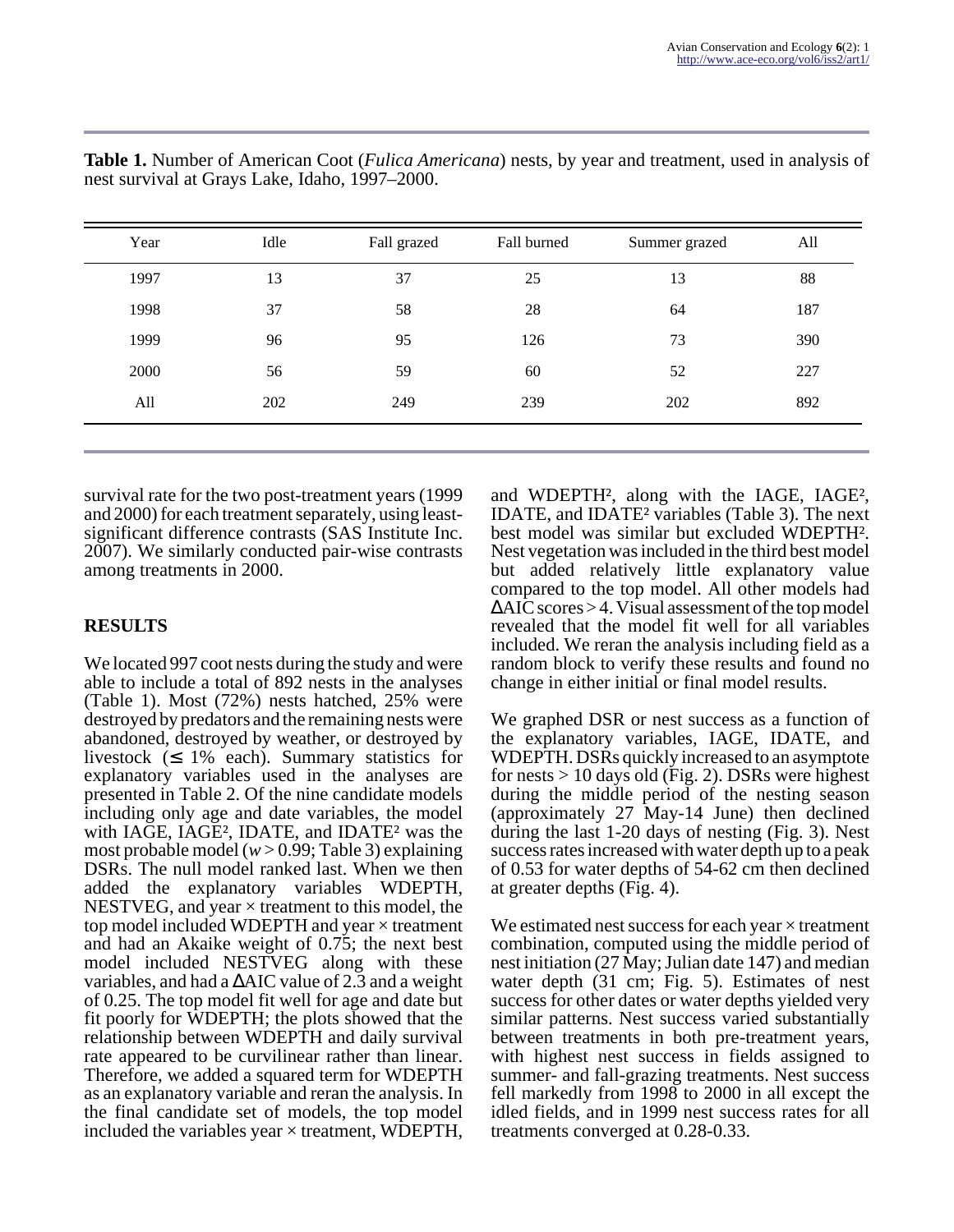**Fig. 2.** Daily survival rate (DSR), and 95% confidence interval, as a function of nest age, averaged across all year by treatment combinations for nests on date 165 and median water depth of 31, for American Coot (*Fulica Americana*) nests at Grays Lake, Idaho during 1997–2000.



DSRs in idled fields did not differ between pre- and post-treatment years ( $χ² = 0.01, P = 0.920$ ). Average DSRs in the post-treatment years were lower than in pre-treatment years for fall-grazed ( $\chi^2$  = 17.00, *P*  $<$  0.001) and summer-grazed ( $χ$ <sup>2</sup> = 11.40, *P* < 0.001) fields and tended to be lower in fall-burned fields  $(\chi^2 = 3.42, P = 0.064)$ . By 2000, DSR of coot nests in idled fields was higher than in fall-grazed ( $\chi^2$  = 6.93,  $P = 0.008$ ) and summer-grazed fields ( $\chi^2$  = 4.05,  $P = 0.004$ ); all other pair-wise comparisons were nonsignificant  $(P > 0.05)$ .

# **DISCUSSION**

Previous studies comparing water depth at the nest between successful and unsuccessful nests reported no effect (Gorenzel et al. 1982) or a positive relation with nest success only when considered as pair success (first and renests combined; Sutherland 1991). Studies of overwater nesting diving ducks provided similarly mixed results (summarized in Brua 1999). Our data showed a strong positive relationship between water depths and nest success. Nest losses were largely attributed to predation, but declining water levels may have caused nest abandonment (Joyner 1977, Lindvall and Low

1982, Gorenzel et al. 1982) with subsequent predation. With declining water levels later in the season, nests also may be lost because of toppling, as they lose structural stability. We speculate that the decline in nest success at water depths greater than about 60 cm also relates to the stability of the nest foundation; at such depths, vegetation may not be robust enough to support the nest, particularly if subjected to wind or wave action or if water levels rapidly drop (Wolf 1955).

Water levels in unmodified wetlands usually decline slowly over the breeding season because of seasonality of water input, i.e., early spring flooding, and evapotranspiration. American Coots at Grays Lake, however, experience rapidly changing water and vegetation conditions during their nesting period. Spring flooding in most years results in extensive flooding of perimeter habitats during late April and early May. Water levels peak in early May and then are drawn down to a prescribed level by late June; the most rapid decline usually occurs in June (Fig. 1). This period of drawdown coincides with the main nesting period for coots and other nesting waterbirds (Austin and Pyle 2004). Growth of emergent vegetation begins in early May and robust emergents such as cattail can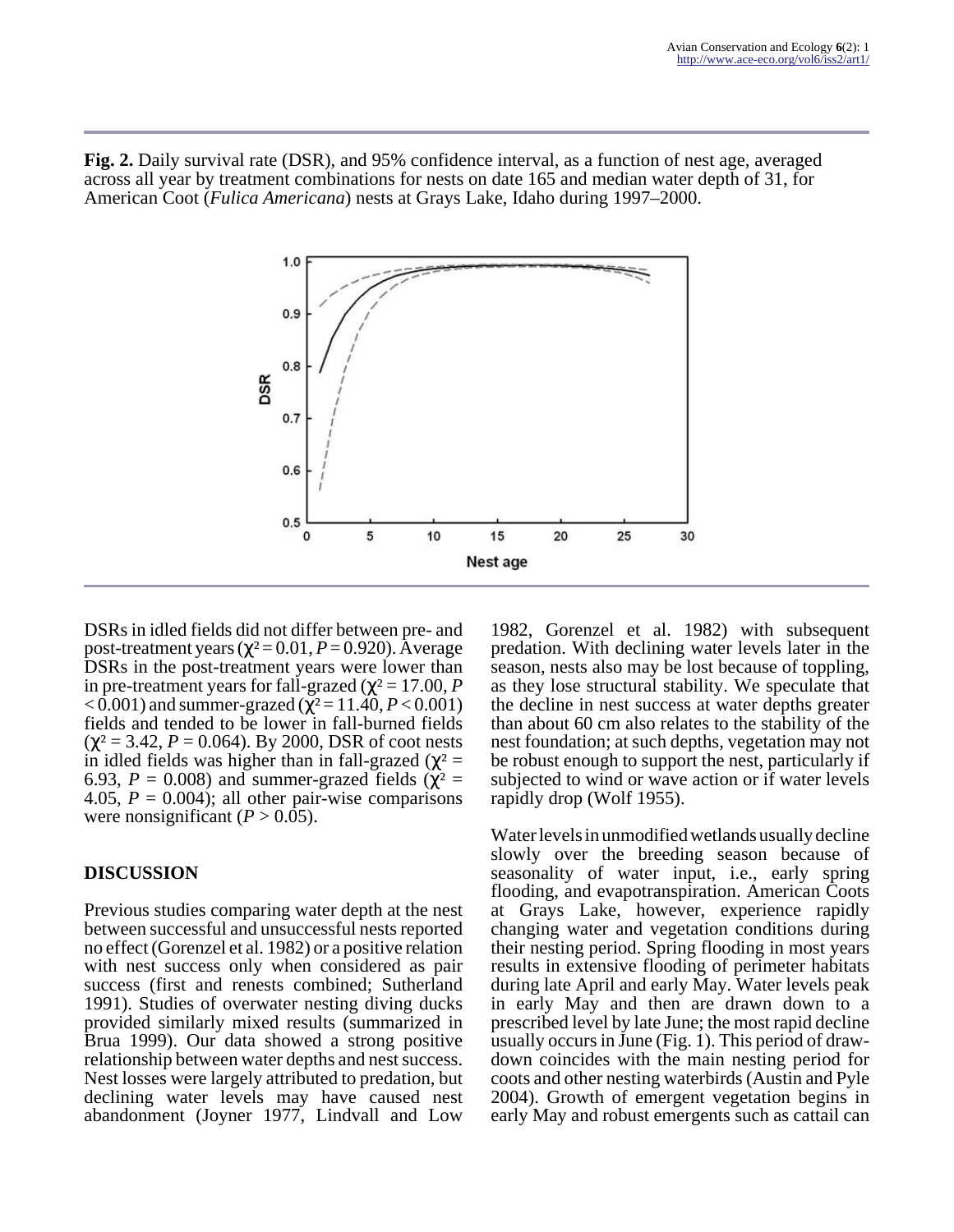| Variable        | $\mathrm{N}^+$ | Mean  | Median | Minimum          | Maximum |
|-----------------|----------------|-------|--------|------------------|---------|
| IAGE            | 1303           | 19.5  | 20.5   | 4.5              | 30.0    |
| <b>IDATE</b>    | 1303           | 166.0 | 166.5  | 133.5            | 195.0   |
| <b>WDEPTH</b>   | 1303           | 32.3  | 31.0   | $\boldsymbol{0}$ | 90.0    |
| Initiation date | 892            | 147.3 | 147.0  | 121.0            | 177.0   |
| Interval length | 1303           | 10.3  | 11.0   | 1.0              | 27.0    |

**Table 2.** Summary statistics of explanatory variables and other selected variables for American Coot (*Fulica Americana*) nests at Grays Lake, Idaho, 1997–2000. Dates given are Julian dates.

† For initiation date, sample size is the number of nests; for all other variables, sample size is the number of visitation intervals.

reach  $> 60$  cm in height by late May. It is not surprising, then, that the best model for coot nest survival included quadratic functions of date and water depth. Nest survival was optimal during the middle period of nesting (approximately 27 May to mid-June), when cover from new emergent vegetation was high, and declined after about 19 June as water depths approached the summer low and extent of surface flooding shrank. DSRs during this middle period are similar to survival rate estimates summarized in Brisbin et al. (2002; 0.9895-0.9936).

The addition of the nest vegetation variable did not improve the best model. Nest losses were highest during the first 10 days of exposure, when the nest vegetation height, recorded only when the nest was found, would have been most representative of vegetative conditions. This variable likely was too coarse a measure to contribute to explanation of nest survival rates, as the three vegetation height categories were quite broad (0.5-m increments). This categorical measure does roughly represent shorter, e.g., sedges or Baltic rush, versus taller, e.g., cattail or bulrush, emergent cover, which have achieved most of their growth by the time coots initiate nesting (J. E. Austin, *unpublished data*). However, this variable provides no indication of vegetation density or patchiness, which would be important in obscuring a nest from predators or

providing stable anchoring material. Further investigations would be valuable to evaluate the relative influences of water depth, vegetation height, density, and patchiness, and distance to edge on nest survival, similar to studies that have evaluated such metrics for nest site selection (Gorenzel et al. 1982, Sutherland and Maher 1987, Alisauskas and Arnold 1994).

The main objective of this study was to investigate the impact of grazing and burning on nest survival of coots. The BACI design allowed us to evaluate effects of management treatments in the face of substantial changes in environmental conditions. The results supported our original hypothesis that active treatments would negatively affect coot nest success. Nest success in idled fields changed little between pre- and post-treatment periods, whereas it declined in fields that were grazed or burned. The drop in nest success was most dramatic the year following treatments. The inclusion of year  $\times$ treatment interactions in the model and the BACI results indicate that these management practices did impact nesting via altered vegetation conditions, and involved interactions of hydrology, residual vegetation, and habitat composition. That management treatments negatively impacted vegetation and hence nesting opportunities for coots is further supported by results from a concurrent study on the plant community (Austin et al. 2007*a*).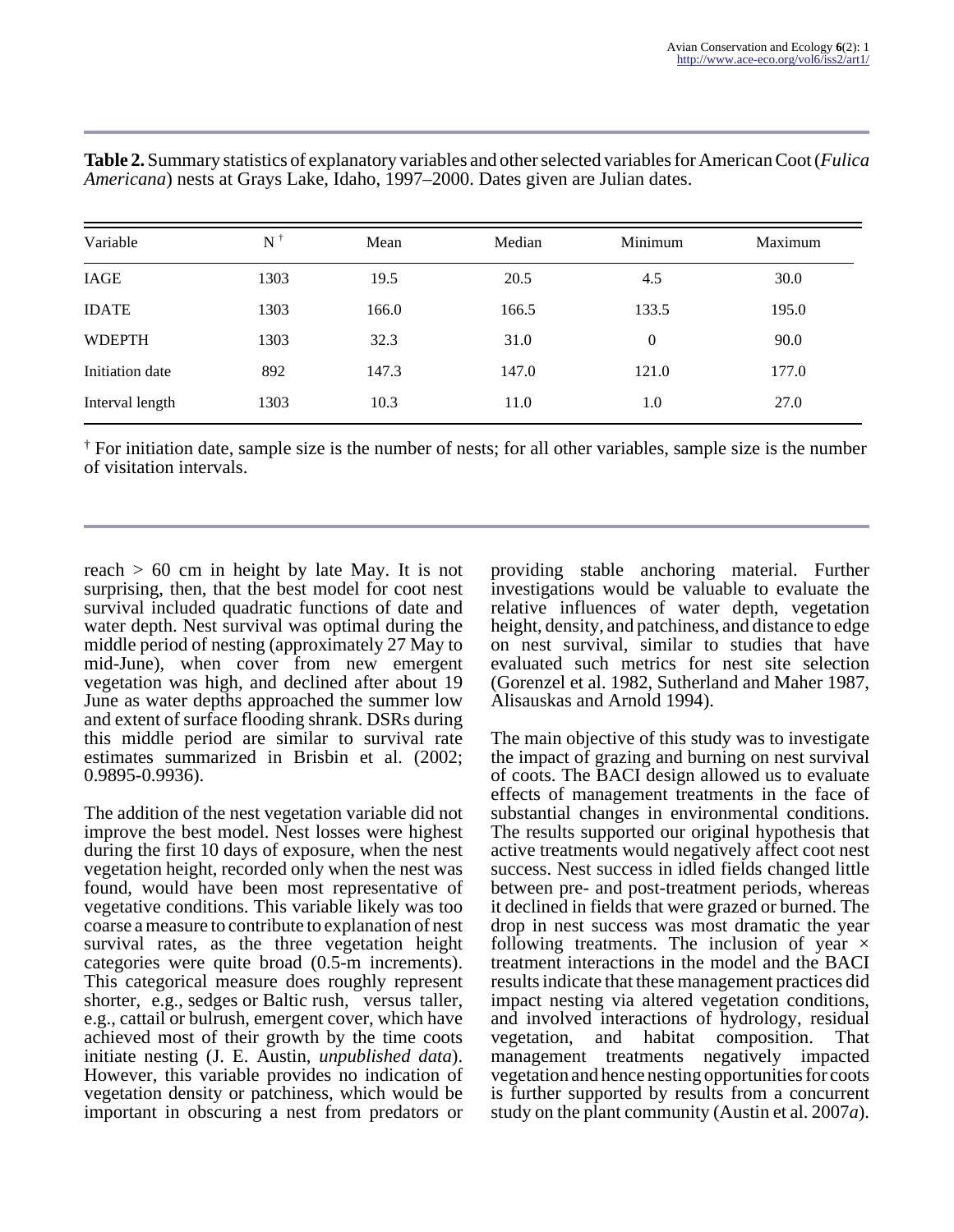**Table 3.** Log likelihood (LL), number of parameters (K), AIC, ∆AIC, and Akaike weight (w) for the top three models of the initial and final analyses of American Coot (*Fulica Americana*) nest survival at Grays Lake, Idaho, 1997–2000. The initial candidate set of models included age (IAGE) and date (IDATE) and their quadratic functions; the final candidate set of models included age, date, water depth (WDEPTH), nest vegetation (NESTVEG), and year x treatment (YEAR  $\times$  TRT) variables, including the quadratic terms for age, date, and water depth. Effective sample size was 11,081.

| Models                                                                                                                   | LL       | K              | AIC.   | $\triangle AIC$ | w      |
|--------------------------------------------------------------------------------------------------------------------------|----------|----------------|--------|-----------------|--------|
| Initial candidate set of models                                                                                          |          |                |        |                 |        |
| Global model: IAGE, IAGE <sup>2</sup> , IDATE, IDATE <sup>2</sup>                                                        | $-609.2$ | .5             | 1228.5 | $\overline{0}$  | > 0.99 |
| IAGE, IAGE <sup>2</sup> , IDATE                                                                                          | $-618.2$ | $\overline{4}$ | 1244.4 | 15.9            | < 0.01 |
| IAGE, IAGE <sup>2</sup>                                                                                                  | $-632.0$ | 3              | 1270.0 | 41.5            | < 0.01 |
| Final candidate set of models                                                                                            |          |                |        |                 |        |
| IAGE, IAGE <sup>2</sup> , IDATE, IDATE <sup>2</sup> , YEAR $\times$ TRT, WDEPTH,<br>WDEPTH <sup>2</sup>                  |          | 22             | 1141.6 | $\Omega$        | 0.58   |
| IAGE, IAGE <sup>2</sup> , IDATE, IDATE <sup>2</sup> , YEAR $\times$ TRT, WDEPTH                                          |          | 21             | 1143.7 | 2.0             | 0.21   |
| Global model: IAGE, IAGE <sup>2</sup> , IDATE, IDATE <sup>2</sup> ,<br>YEAR × TRT, WDEPTH, WDEPTH <sup>2</sup> , NESTVEG |          | 24             | 1144.5 | 2.9             | 0.14   |

That study found that plant biomass in the wettest cover types, i.e., cattail, bulrush, and spikerush communities that occurred in the deeper wetland zones within the fields, and the most likely coot nest sites, experienced greater negative impacts from fall burning and summer grazing than under the idle treatment.

By random assignment, fields assigned to the continuous idle treatment contained proportionally twice as much semipermanent wetland habitat as fields assigned to other treatments (21.3 vs. 5.4-9.8%). Extremely high water levels in 1997 were 0.65 m higher in early May than in 1998 and 1999, and remained  $> 0.25$  m higher through the median nest initiation date for coots. The 1997 water levels submerged much of the residual vegetation in semipermanent habitat and likely pushed coots to nest in habitats dominated by less robust residual or emergent vegetation, such as grasses and sedges, with which to construct nest platforms. By 2000, however, the semipermanent habitat likely provided

the only emergent habitat that retained water into the latter half of the nesting period, and likely provided the more attractive and secure habitat for nesting coots. Indeed, in 2000, most coot nests were found in semipermanently flooded habitat, often along the edge of the interior marsh (W. Smith, *personal communication*).

Patterns of water levels during the nesting period were similar between 1998 and 1999, but grazing and burning treatments applied in late summer and fall 1998 removed standing vegetation (Austin et al. 2002) and reduced plant growth (Austin et al. 2007*a*). Damage to cattail stems by active treatments also may have contributed to reduced growth the following spring by reducing oxygen transfer to the rhizomes (Jordan and Whigham 1988). Hence, coots nesting in 1999 encountered above-average water levels but much less residual material with which to construct nest platforms, and likely also reduced growth of some robust emergents like cattail. Early nesters may have been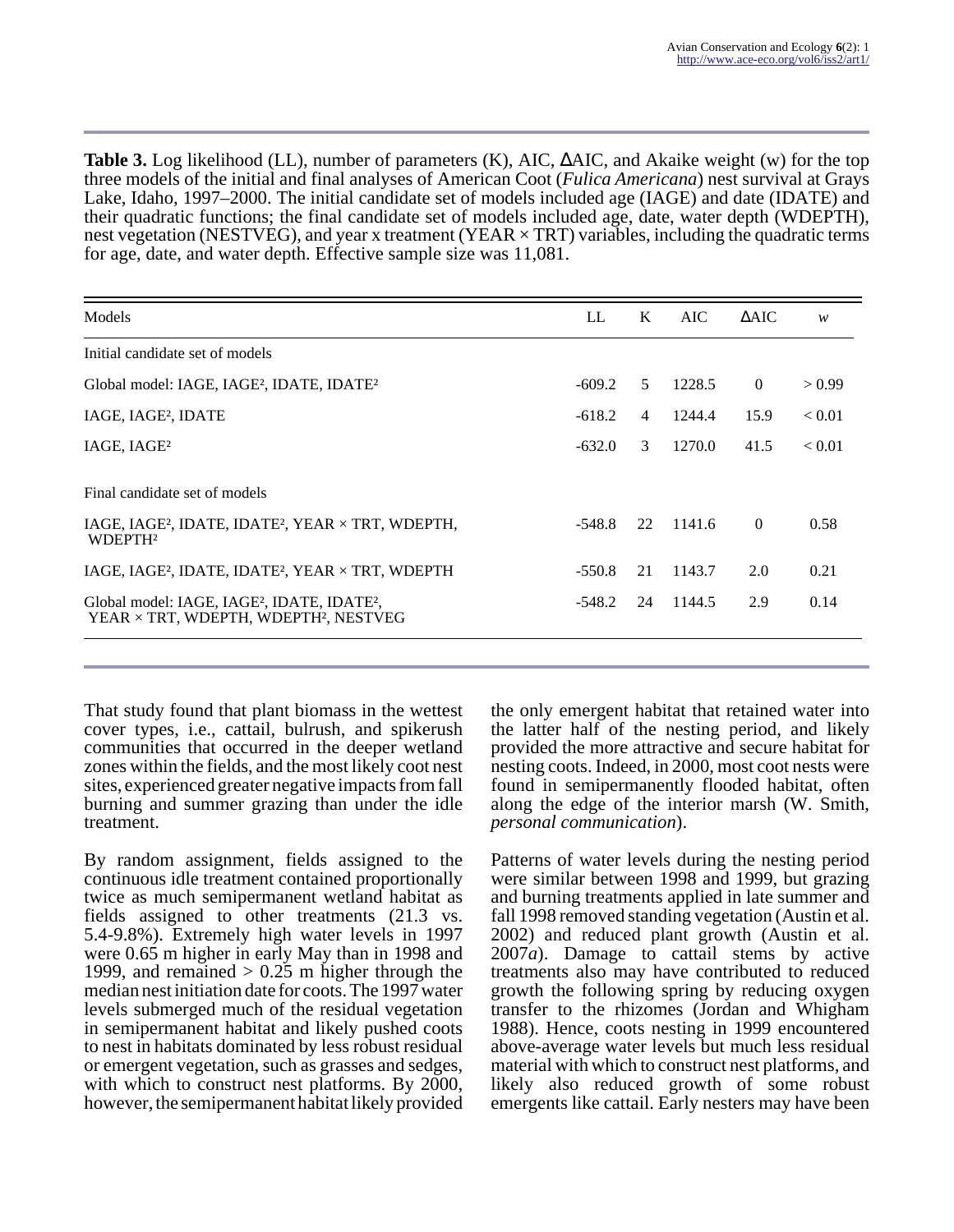**Fig. 3.** Daily survival rate (DSR), and 95% confidence interval, as a function of date, averaged across all year by treatment combinations for nests 14 days of age and median water depth of 31 cm, for American Coot (*Fulica Americana*) nests at Grays Lake, Idaho during 1997–2000.



forced to build poorer nest platforms and in shallower sites, and with less concealment from residual material. Nest success in 1999 declined in all but the continuously idled fields. The importance of residual vegetation to coot nesting also was indicated by the 12 to 14 day delay in median nest initiation date compared with other years (30 May vs. 16-18 May for all nests found; Austin and Pyle 2004). Weather was an unlikely contributor in this delay, as average May temperatures were similar between 1998 and 1999. Only Canada geese, which also heavily rely on residual vegetation for nesting, showed a similar delay in nesting in 1999 (Austin and Pyle 2004). Coots will delay nesting when residual vegetation is poor, waiting for growth of new vegetation to provide substrate for nests (Weller and Spatcher 1965, Fredrickson 1970, Gorenzel et al. 1981). Delayed nesting could have made later nests more susceptible to predation during the rapidly declining water levels of mid-late June.

In 2000, water levels during the nesting season followed long-term averages but ended lower than average by late June. Spring surface flooding was much less extensive than in previous years and water rapidly retreated to deeper marsh zones near the interior. This resulted in a much greater area of the basin, including Baltic rush and some cattailbulrush habitats, that could be accessed by mammalian predators during the nesting period. Indeed, we found their sign much farther into the marsh that year than in previous years. Nest success in idled fields remained similar to earlier years, but was higher than nest success in fall- and summergrazed fields; nest success in fall-burned fields was at intermediate levels. Despite one year of rest for fields that had been grazed during summer 1998, fall and summer grazing treatments had similarly low levels of nest success in 2000.

The strong relationship between nest survival and water depth suggests mammalian predators are more important than avian predators in this system. Most common at Grays Lake were red fox (*Vulpes vulpes*), striped skunk (*Mephitis mephitis*), American Crows (*Corvus brachyrhynchos*), and Common Ravens (*C. corax*); also present were mink (*Mustela vison*), coyotes (*Canis latrans*), raccoons (*Procyon lotor*), Black-billed Magpie (*Pica hudsonia*), and Northern Harrier (*Circus cyaneus*; Austin et al. 2002). Nest concealment by residual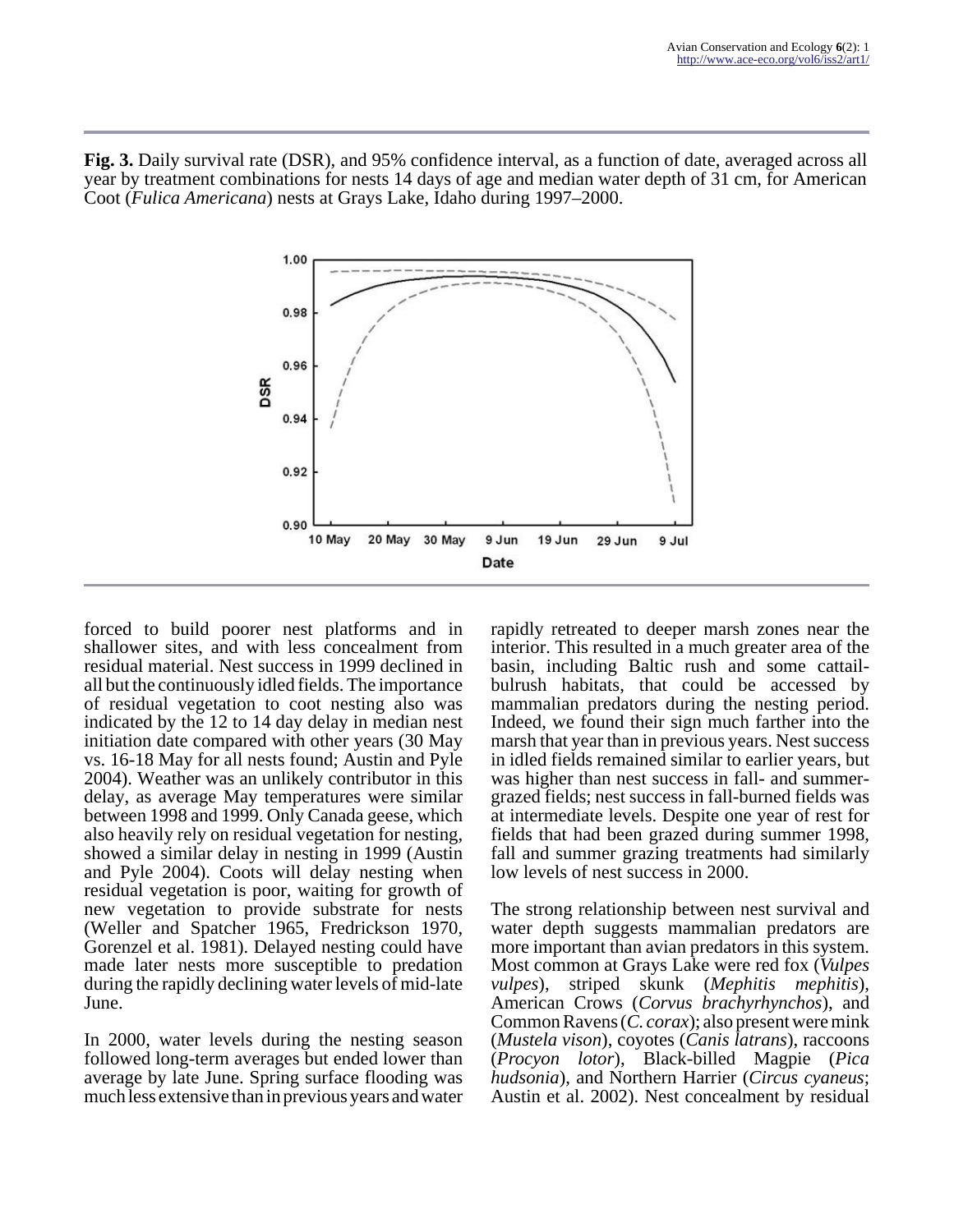**Fig. 4.** Nest success rate by water depth, averaged across all year by treatment combination, for nests initiated at median initiation date of 27 May, for American Coot (*Fulica Americana*) nests at Grays Lake, Idaho during 1997–2000. Nest success rate was a model estimate based on a 27-day exposure period.



or new vegetative growth is probably less important to nest success in habitats where mammalian predators predominate over avian predators (Clark and Nudds 1991, Maxson and Riggs 1996). Selecting secure nesting sites may be further complicated by the diversity of nest predators present (Brua 1999) and rapidly declining water levels.

Increased densities of breeding coots also may have contributed to the consistent pattern of declining nest success between 1998 and 1999 through additional territorial strife and nest parasitism (Brisbin et al. 2002). We estimated density of breeding coots by conducting line-transect surveys through each of the fields each May-June as part of the larger study (Austin et al. 2002). Densities of breeding coot pairs (no./100 ha) on all 12 fields more than doubled between 1998 to 1999 then declined in 2000 (1997 = 22.5, 1998 = 25.3, 1999 = 59.2,  $2000 = 26.2$ ). Coot densities were 1.3 - 7.8 times higher in 1998 than in 1999, and were 2.7 - 4.3 times higher in idled fields. However, unit and year were the only factors influencing coot densities; treatment type did not occur in the models best

supported by the data (Austin et al. 2002). Nest success continued to decline in all actively treated fields in 2000, when coot densities returned to previous levels, but remained similar to previous levels in idled fields.

# **CONCLUSIONS**

Our BACI experiment showed that water depth and manipulation of residual vegetation by burning and grazing influenced the nesting success of American Coots at Grays Lake. Water depth also was found to be an important factor influencing nest survival of the earlier nesting species at Grays Lake, Sandhill Cranes (*Grus canadensis*; Austin et al. 2007*b*) and Canada geese (*Branta canadensis*; Austin et al. 2002). The importance of water depth may be amplified in this system because of rapid waterlevel declines during the nesting season. Delaying or slowing the rate of water withdrawal during the waterbird nesting season would likely benefit a wide variety of waterbird species that nest there (Austin et al. 2002). However, drawing Grays Lake down each spring also provides important summer and fall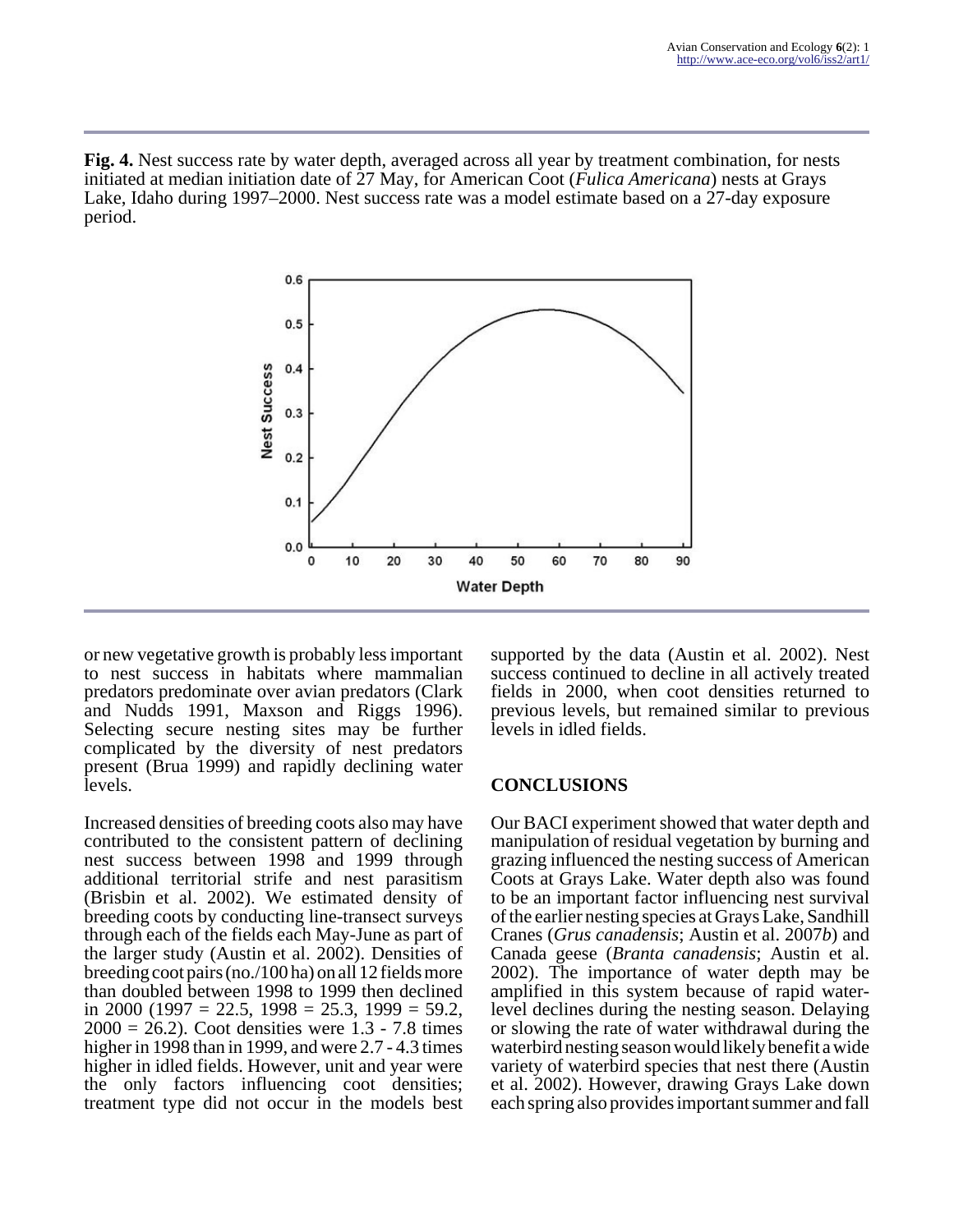**Fig. 5.** Nest success rate for each year and treatment combination, for nest initiation date of 27 May and median water depth of 31 cm, for American Coot (*Fulica Americana*) nests at Grays Lake, Idaho during 1997–2000. Nest success rate was a model estimate based on a 27-day exposure period.



forage for cattle in wetland habitats. These wetland habitats are highly valued by private ranchers for their productivity. Therefore, changing the marsh's water management would benefit from the involvement of multiple federal, state, and private landowners, and consideration of balancing among water and land-use values for area ranchers, management for nesting waterbirds, and long-term wetland function.

*Responses to this article can be read online at: <http://www.ace-eco.org/vol6/iss2/art1/responses/>*

# **Acknowledgments:**

*This study was a cooperative effort between the U. S. Fish and Wildlife Service's Grays Lake National Wildlife Refuge and U.S. Geological Survey's Northern Prairie Wildlife Research Center. Funding was provided through the U.S. Geological Survey's Quick Response Program with in-kind support provided by the refuge. Any use of trade, product, or firm names is for descriptive purposes only and does not imply endorsement by the U.S. Government. We thank Refuge Manager M. Fisher*

*for his support during all phases of this study. A. Henry provided valuable assistance in preparing data for analysis. We thank A. R. Henry, C. D. Mitchell, T. Arnold, W. Reed, W. Smith, and an anonymous reviewer for their comments on earlier versions of this manuscript.*

# **LITERATURE CITED**

Albrecht, T., D. Horák, J. Kreisinger, K. Weidinger, P. Klvana, and T. C. Michot. 2006. Factors determining Pochard nest predation along a wetland gradient. *Journal of Wildlife Management*  $70:784-791.$  [http://dx.doi.org/10.2193/0022-541X\(2006\)](http://dx.doi.org/10.2193/0022-541X(2006)70[784:FDPNPA]2.0.CO;2) [70\[784:FDPNPA\]2.0.CO;2](http://dx.doi.org/10.2193/0022-541X(2006)70[784:FDPNPA]2.0.CO;2)

Alisauskas, R. T., and T. W. Arnold. 1994. American Coot. Pages 127-143 *in* T. C. Tacha and C. E. Braun, editors. *Migratory shore and upland game bird management in North America.* International Association of Fish and Wildlife Agencies, Washington, D.C., USA.

Arnold, T. W. 2011. Onset of incubation and patterns of hatching in the American Coot. *Condor*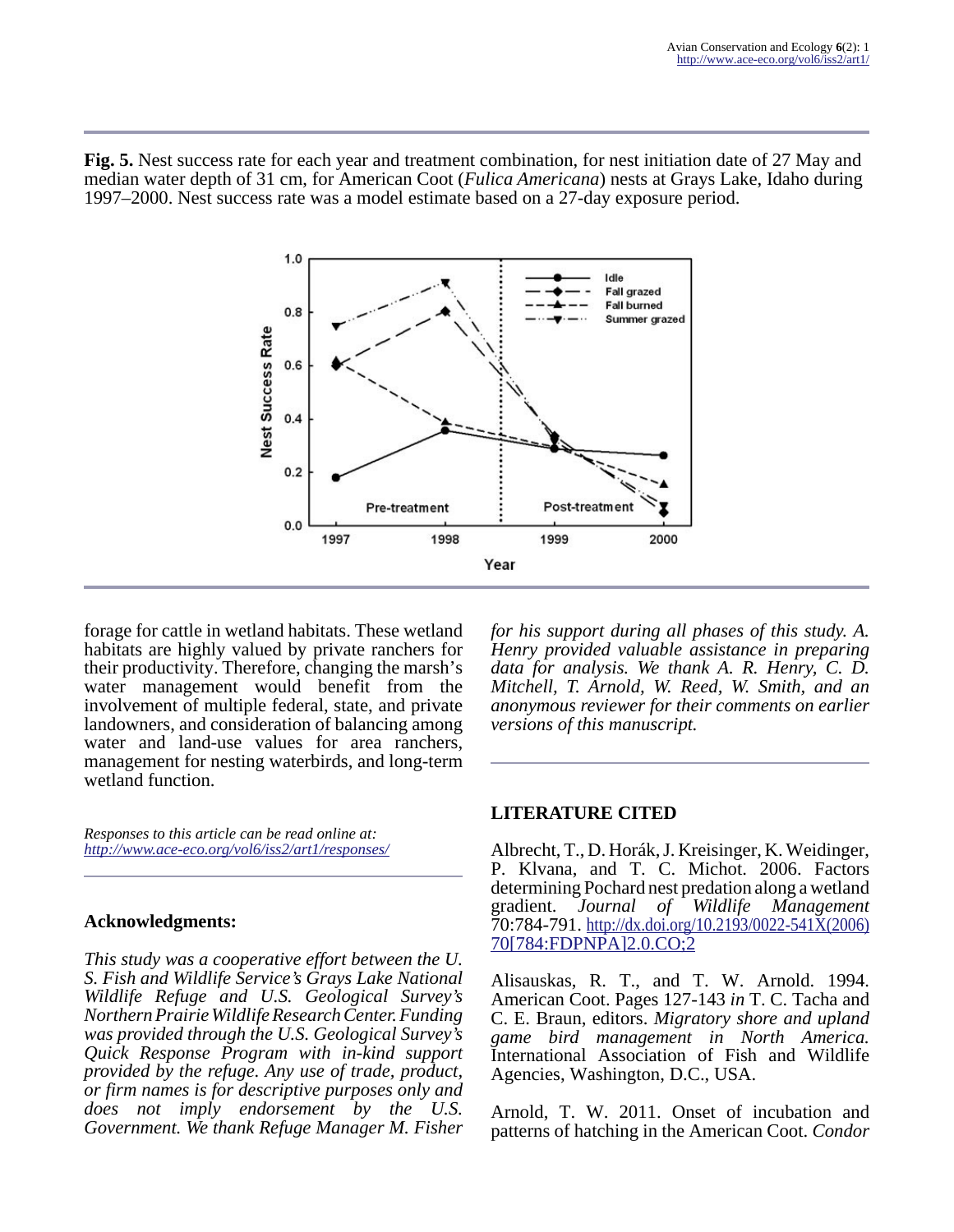113:107-118. [http://dx.doi.org/10.1525/cond.2011.](http://dx.doi.org/10.1525/cond.2011.100001) [100001](http://dx.doi.org/10.1525/cond.2011.100001)

Austin, J. E., A. R. Henry, and I. J. Ball. 2007*b*. Sandhill Crane abundance and nesting ecology at Grays Lake, Idaho. *Journal of Wildlife Management* 71:1067-1079.<http://dx.doi.org/10.2193/2005-705>

Austin, J. E., J. R. Keough, and W. H. Pyle. 2007*a*. Effects of habitat management treatments on plant community and biomass in a montane wetland. *Wetlands* 27:570-587. [http://dx.doi.org/10.1672/02](http://dx.doi.org/10.1672/0277-5212(2007)27[570:EOHMTO]2.0.CO;2) [77-5212\(2007\)27\[570:EOHMTO\]2.0.CO;2](http://dx.doi.org/10.1672/0277-5212(2007)27[570:EOHMTO]2.0.CO;2)

Austin, J. E., and W. H. Pyle. 2004. Nesting ecology of waterbirds at Grays Lake, Idaho. *Western North American Naturalist* 63:277-292.

Austin, J. E., W. H. Pyle, J. R. Keough, and D. H. Johnson. 2002. E*valuation of management practices in wetland meadows at Grays Lake National Wildlife Refuge, Idaho, 1997-2000.* Final Report to U.S. Fish and Wildlife Service, Region 1. U.S. Geological Survey, Northern Prairie Wildlife Research Center, Jamestown, North Dakota, USA.

Bouffard, S. H., D. E. Sharp, and C. E. Evans. 1987. Overwater nesting by ducks: a review and management implications. Pages 153-158 *in Great Plains Wildlife Damage Control Workshop Proceedings.* University of Nebraska, Lincoln, Nebraska, USA. [online] URL: [http://digitalcommo](http://digitalcommons.unl.edu/gpwdcwp/52/) [ns.unl.edu/gpwdcwp/52/](http://digitalcommons.unl.edu/gpwdcwp/52/)

Brisbin, Jr., I. Lehr, and T. B. Mowbray. 2002. American Coot (*Fulica americana*). *In* A. Poole, editor. *The birds of North America online.* Cornell Lab of Ornithology, Ithaca, New York, USA. [online] URL: [http://bna.birds.cornell.edu/bna/spec](http://bna.birds.cornell.edu/bna/species/697a) [ies/697a](http://bna.birds.cornell.edu/bna/species/697a)

Brua, R. B. 1999. Ruddy Duck nesting success: do nest characteristics deter nest predators? *Condor* 101:867-870.<http://dx.doi.org/10.2307/1370078>

Burnham, K. P., and D. R. Anderson. 2002. *Model selection and multimodel inference: a practical information-theoretic approach.* Second edition. Springer-Verlag, New York, New York, USA.

Clark, R. G., and T. D. Nudds. 1991. Habitat patch size and duck nesting success: the crucial

experiments have not been performed. *Wildlife Society Bulletin* 19:534-543.

Forbes, M. R. L., H. P. Barkhouse, and P. C. Smith. 1989. Nest-site selection by Pied-Billed Grebes *Podilymbus podiceps*. *Ornis Scandinavica* 20:211-218. <http://dx.doi.org/10.2307/3676915>

Fredrickson, L. H. 1970. Breeding biology of American Coots in Iowa. *Wilson Bulletin* 82:445-458.

Fredrickson, L. H., and M. K. Lauban. 1994. Managing wetlands for wildlife. Pages 623-647 *in* T. A. Bookhout, editor. *Research and management techniques for wildlife and habitats.* The Wildlife Society, Bethesda, Maryland, USA.

Gilbert, D. W., D. R. Anderson, J. K. Ringelman, and M. R. Szymczak. 1996. Response of nesting ducks to habitat and management on the Monte Vista National Wildlife Refuge, Colorado. *Wildlife Monographs* 131.

Gorenzel, W. P., R. A. Ryder, and C. E. Braun. 1981. American Coot response to habitat change on a Colorado marsh. *Southwest Naturalist* 26:59-65. <http://dx.doi.org/10.2307/3671331>

Gorenzel, W. P., R. A. Ryder, and C. E. Braun. 1982. Reproduction and nest site characteristics of American Coots at different altitudes in Colorado. *Condor* 84:59-65.<http://dx.doi.org/10.2307/1367822>

Grant, T. A., E. M. Madden, T. L. Shaffer, P. J. Pietz, G. B. Berky, and N. J. Kadrmas. 2006. Nest survival of Clay-colored and Vesper Sparrows in relation to woodland edge in mixed-grass prairies. *Journal of Wildlife Management* 70:691-701. [http://dx.doi.org](http://dx.doi.org/10.2193/0022-541X(2006)70[691:NSOCAV]2.0.CO;2) [/10.2193/0022-541X\(2006\)70\[691:NSOCAV\]2.0.CO;2](http://dx.doi.org/10.2193/0022-541X(2006)70[691:NSOCAV]2.0.CO;2)

Higgins, K. F., L. M. Kirsch, and I. J. Ball, Jr. 1969. A cable-chain device for locating duck nests. *Journal of Wildlife Management* 33:1009-1011. [htt](http://dx.doi.org/10.2307/3799339) [p://dx.doi.org/10.2307/3799339](http://dx.doi.org/10.2307/3799339)

Jobin, B., and J. Picman. 1997. Factors affecting marsh predation on artificial nests in marshes. *Journal of Wildlife Management* 61:792-800. [http:/](http://dx.doi.org/10.2307/3802186) [/dx.doi.org/10.2307/3802186](http://dx.doi.org/10.2307/3802186)